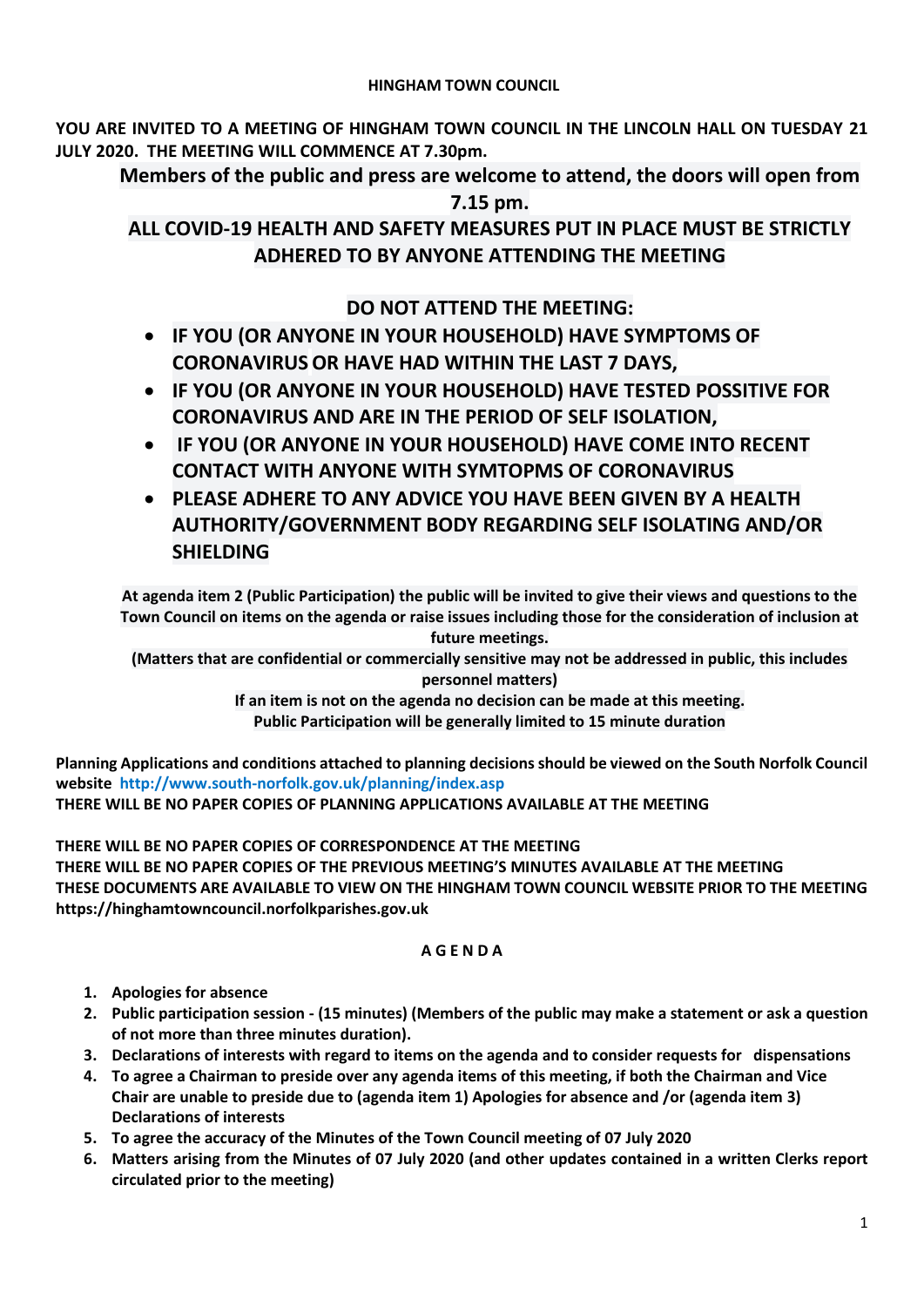- **7. General Correspondence (information/circulars etc) (if any received up to the time of the meeting)**
	- **7.1 Norfolk's Local Outbreak Control Plan**
	- **7.2 Post Office service in Hingham (Confirmation from The Post Office that they are trying to reinstate a Post Office service in Hingham)**
- **8. Correspondence (not for public inspection) as addressed directly to Hingham Town Council (from residents etc.) (if any received up to the time of the meeting)**
- **9. To discuss and agree any required responses/actions in relation to any item(s) of correspondence**
- **10. Planning Decisions** *(none at the time of publishing the agenda)*
- **11. Planning Applications (as notified by SNC for consultation) (if any additional applications as notified up to the time of the meeting)**
	- **11.1 2020/1214 Location: 23 Greenacre Road Hingham NR9 4HG Proposal: Single storey side extension. Application Type: Householder**
- **12.** *(other planning applications where the Town Council is not a consultee for information only)*

# **(ITEMS 13 – 15 FINANCE)**

- **13. To discuss and agree the financial reserves policy/figure following year end 31 March 2020**
- **14. The review and amend as appropriate the Financial Regulations (with reference to the MODEL FINANCIAL REGULATIONS 2019 FOR ENGLAND as published by NALC)**
- **15. To approve Accounts for Payment (as below and any additional invoices received)**

| <b>ACCOUNTS FOR PAYMENT 21 JULY 2020</b> |               |                                  |                                  |            |        |
|------------------------------------------|---------------|----------------------------------|----------------------------------|------------|--------|
|                                          |               |                                  |                                  |            |        |
|                                          | <b>AMOUNT</b> | <b>PAYEE</b>                     | <b>DETAILS</b>                   |            |        |
|                                          | £840.37       | <b>STAFF</b>                     | <b>WAGES(835.39)</b>             |            |        |
|                                          |               |                                  | <b>BINBAGS (4.98)</b>            | <b>VAT</b> | £0.83  |
|                                          | £983.00       | <b>STAFF</b>                     | <b>WAGES (918.04)</b>            |            |        |
|                                          |               |                                  | <b>CLEANING PRODUCTS (15.00)</b> | <b>VAT</b> | £2.50  |
|                                          |               |                                  | <b>HAZARD TAPE (8.99)</b>        |            |        |
|                                          |               |                                  | <b>APRONS(13.99)</b>             |            |        |
|                                          |               |                                  | <b>GLOVES (14.99)</b>            |            |        |
|                                          |               |                                  | <b>BLEACH (11.99)</b>            |            |        |
|                                          | £61.69        | <b>NEST</b>                      | <b>PENSION</b>                   |            |        |
|                                          | £168.17       | <b>EUROFFICE</b>                 | <b>CLEANING PRODUCTS/PPE</b>     | <b>VAT</b> | £18.55 |
|                                          | £240.00       | <b>COZENS</b>                    | <b>STREET LIGHT MAINTENANCE</b>  | <b>VAT</b> | £40.00 |
|                                          | £40.00        | <b>INFORMATION COMMISSIONERS</b> | <b>DATA PROTECTION FEE</b>       |            |        |
|                                          |               | <b>OFFICE</b>                    |                                  |            |        |
|                                          | £2,423.33     | <b>ZURICH MUNICIPAL</b>          | <b>ANNUAL INSURANCE</b>          |            |        |
|                                          |               |                                  |                                  |            |        |
| <b>TOTAL</b>                             | £4,756.56     |                                  | <b>TOTAL</b>                     | <b>VAT</b> | £61.88 |

- **16. To review Standing Orders**
- **17. To review the Information Audit**
- **18. To review the Privacy Statement**
- **19. To discuss and agree the General Data Protection Regulations Policy**
- **20. To discuss/agree the new risk assessment document**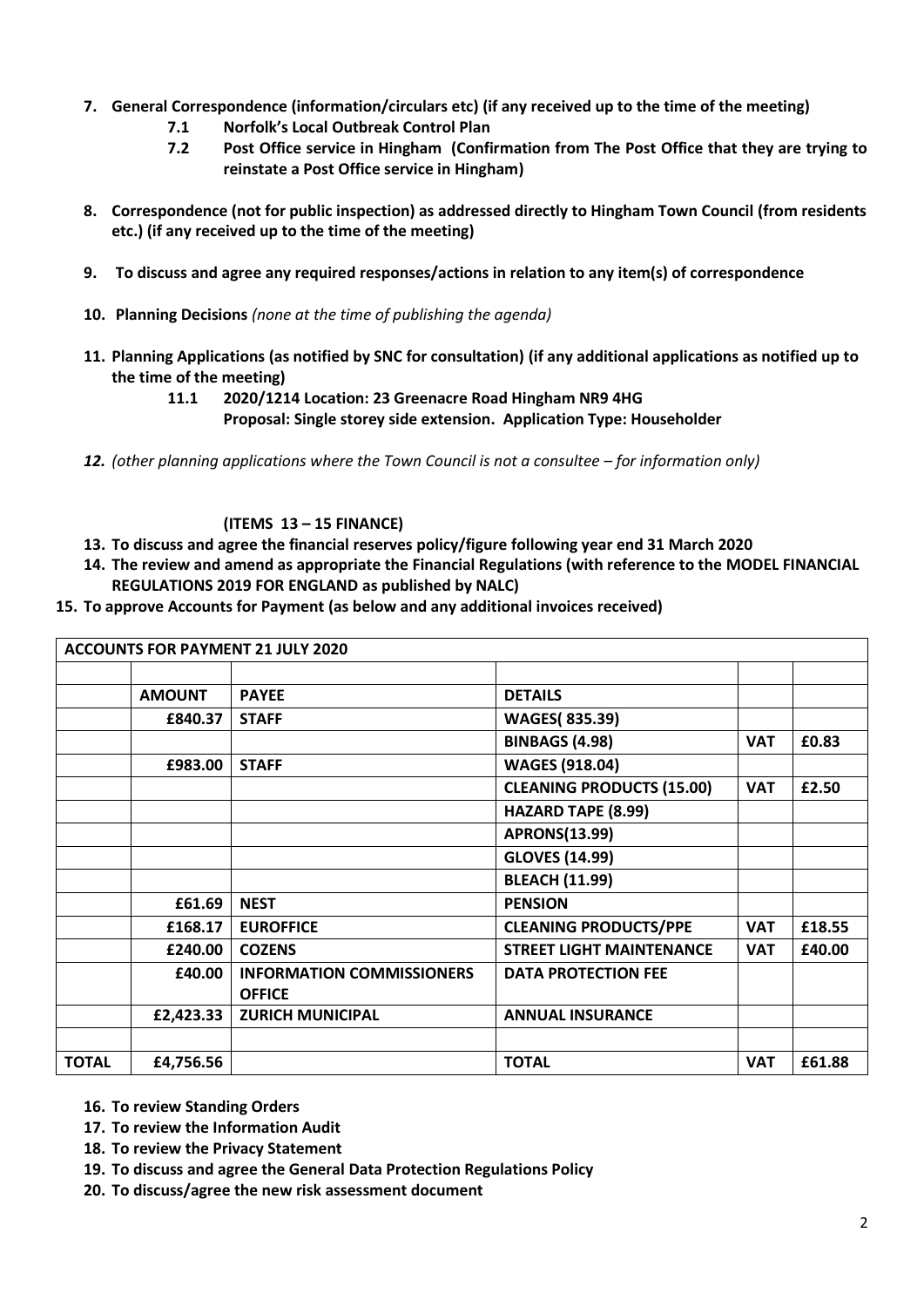- **21. To review and the Risk Management Policy**
- **22. To further discuss the suggestion to allow businesses to use the Market Place and Fairland greens for the provision of customer seating**
- **23. 'Exclusion of the Press and Public under the Public Bodies (Admission to Meetings) Act 1960 to discuss the following matters:'**

*The following agenda items contain reference information that is commercially sensitive, these agenda items are therefore confidential* 

- 24. To discuss/agree any quotations received with regards to the provision of a leased Council printer (including **agreement of length of lease)**
- **25. To discuss the quotation for numbering the street lighting columns**

Alison Doe Town Clerk 16 July 2020

Any planning applications and correspondence received after the publication of this notice may also be discussed.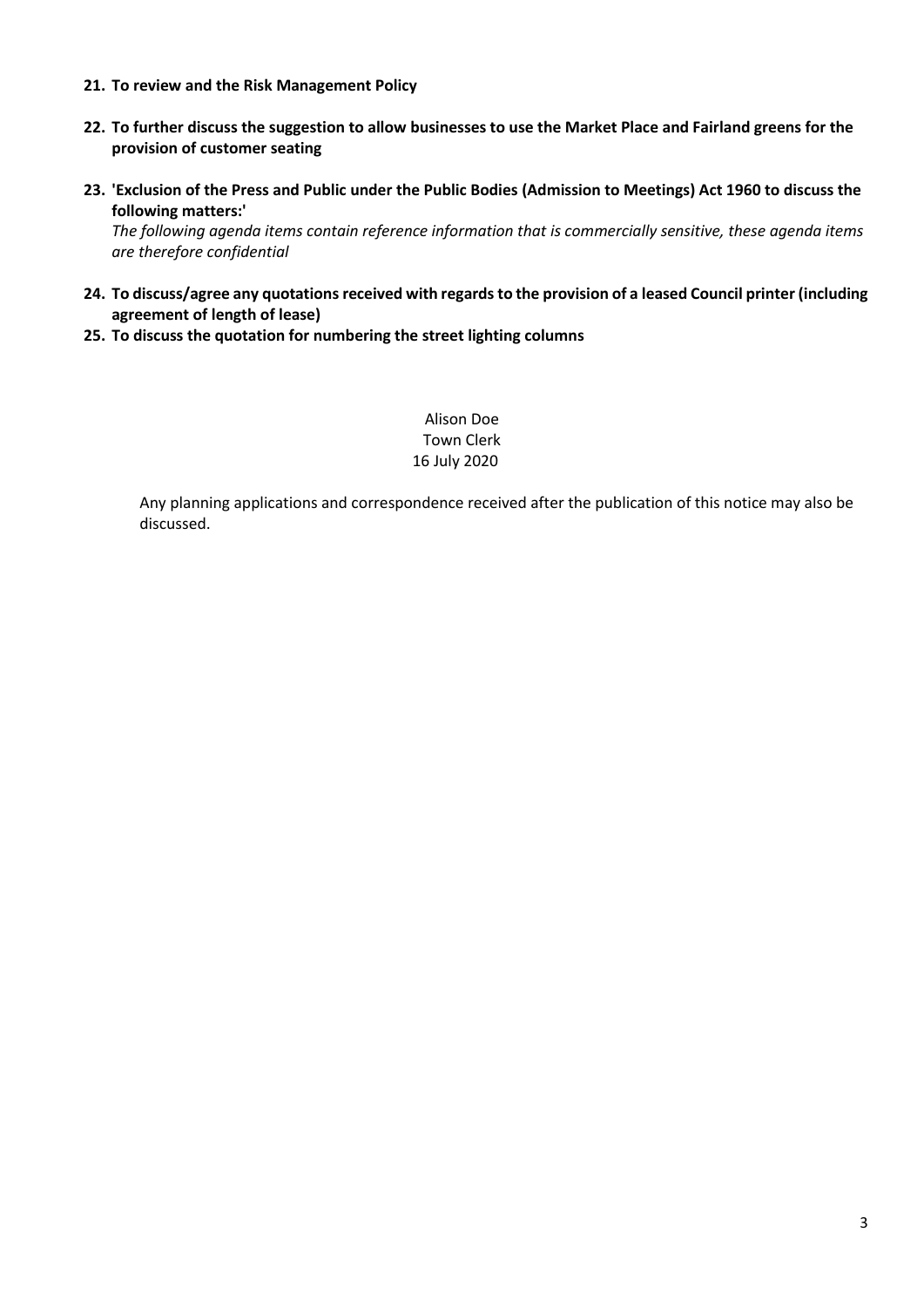# COVID-19 HEALTH AND SAFETY INFORMATION AND INSTRUCTIONS FOR ATTENDING THE TOWN COUNCIL MEETING

The Lincoln Hall is operating at a reduced capacity of 50 people, to maintain social distancing there is only sufficient space for seating of 30 people for the meeting– therefore admittance to the meeting (to be seated) is on a first come first served basis

#### **DO NOT ATTEND THE MEETING:**

- **• IF YOU (OR ANYONE IN YOUR HOUSEHOLD) HAVE SYMPTOMS OF CORONAVIRUS OR HAVE HAD WITHIN THE LAST 7 DAYS,**
- **• IF YOU (OR ANYONE IN YOUR HOUSEHOLD) HAVE TESTED POSSITIVE FOR CORONAVIRUS AND ARE IN THE PERIOD OF SELF ISOLATION,**
- **• IF YOU (OR ANYONE IN YOUR HOUSEHOLD) HAVE COME INTO RECENT CONTACT WITH ANYONE WITH SYMTOPMS OF CORONAVIRUS**
- **• PLEASE ADHERE TO ANY ADVICE YOU HAVE BEEN GIVEN BY A HEALTH AUTHORITY/GOVERNMENT BODY REGARDING SELF ISOLATING AND/OR SHIELDING**

All attendees are requested to wear a face covering , please refer to the Government guidance for wearing face coverings and staying safe outside your hom[e https://www.gov.uk/government/publications/staying-safe-outside](https://www.gov.uk/government/publications/staying-safe-outside-your-home)[your-home](https://www.gov.uk/government/publications/staying-safe-outside-your-home)

All attendees are requested to bring hand sanitiser, tissues, and bag to safely dispose of used tissues which must be taken home

Prior to the meeting, the Clerk will arrange seating, with adequate spacing and sanitisation. PLEASE DO NOT RE ARRANGE THE SEATING PROVIDED Tables will only be provided for Clerk and Chairman

UPON ARRIVAL –

Please queue with 2 metre social distancing in order to enter the building

The Clerk will be attending the door. All Attendees will be asked to provide their name/contact details (this information will be kept for 21 days and used to assist "track and trace", attendees at the meeting must refer to the Government track and trace system, should they develop symptoms within 7 days of attending the meeting)

All attendees MUST use the hand sanitiser provided prior to entry into the Hall

Once inside the Hall social distancing MUST be maintained at all times

A Councillor will direct all attendees to immediately be seated

Agendas will be provided on seats - No other paperwork will be available at the meeting. Planning applications previous minutes and correspondence available online only (please refer to the agenda above)

Doors within the hall are to remain open – exterior doors will be open if weather permits

There will only be access to the disabled toilet

After the meeting all attendees are to leave in socially distanced manner, via the designated exit door as instructed (to create a one way entrance and exit system)